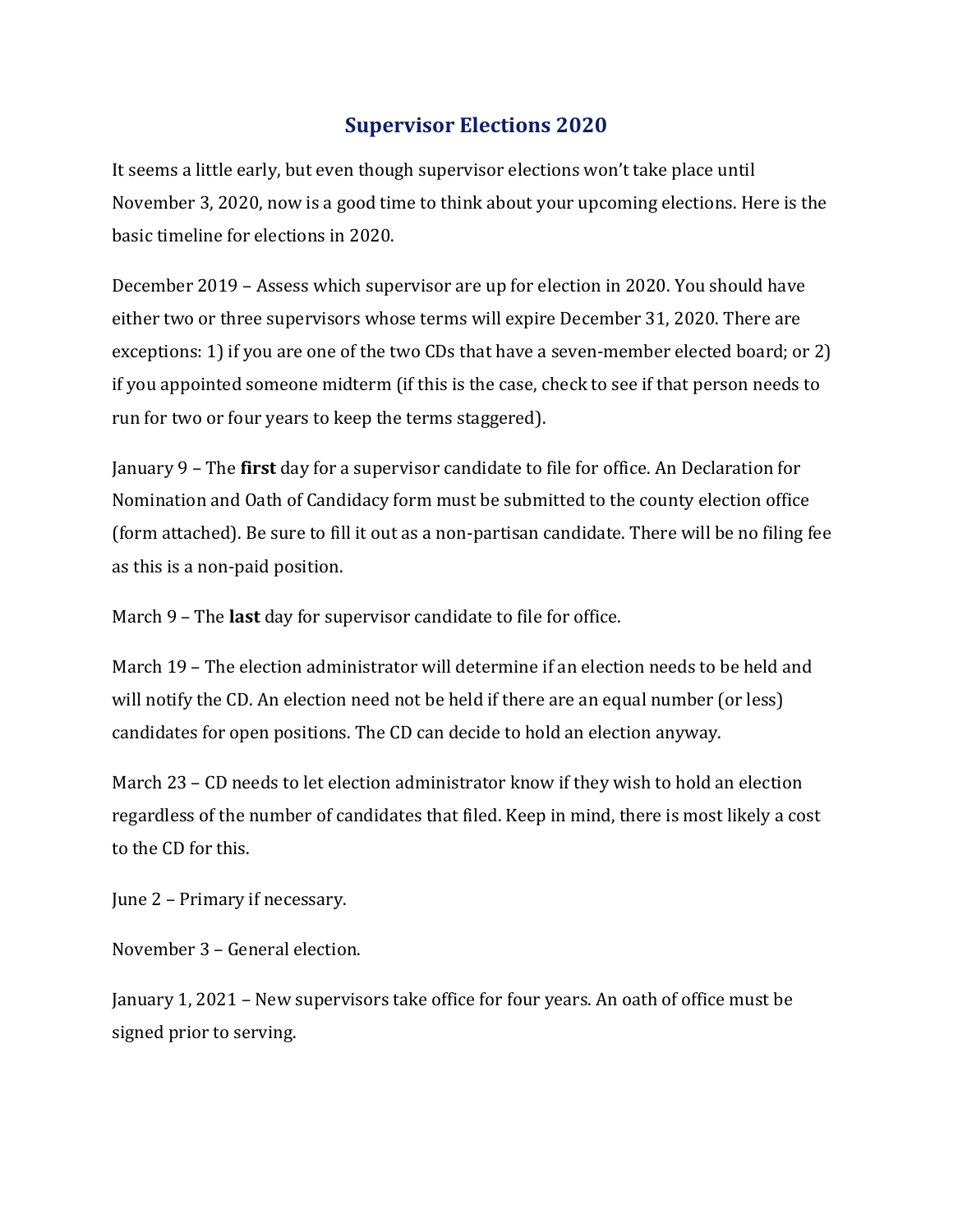## **General Notes**

**Who can serve:** A qualified elector means any person wishing to run for a conservation district supervisor position, must live in the conservation district, be 18 or older, and must not be serving in a penal institution for a felony.

**Primary:** A primary is required if twice the number of candidates are running than there are open positions. This is rarely a problem with conservation districts, but it has happened.

**General election:** All qualified electors living in a conservation district are eligible to vote for supervisor candidates. This is true even when a district has a residency ordinance.

**Residency ordinances:** CDs have the authority to pass a residency ordinance that divides the district into areas and require supervisors to live in the area they represent. Many CDs still operate as if they had an ordinance, but unless they specifically passed the ordinance, supervisors may live anywhere in the district. The only way to specify where a supervisor lives is if an ordinance has passed. An ordinance is not to be confused with a general map and statement that was filed with the county in the 70's. Only about 15 CDs have a residency ordinance.

**If not enough candidates file**: All candidates should file an oath of candidacy. If not enough candidates file for the number of open positions, a vacancy is declared. The board can appoint someone to fill the position as if they were elected for the full term.

**Recruitment tips:** If you find yourself in need of recruiting interested candidates, think about the types of services your board needs. For example, if outdoor education is your priority, reach out to your community and recruit specifically for someone interested in helping do that. Or if you want to tell your story better, recruit for that skill. Your news releases (templates below) should ask for the skills you are looking for or provide examples of the existing work your conservation district is doing. Ask for specific talents to help you accomplish your goals.